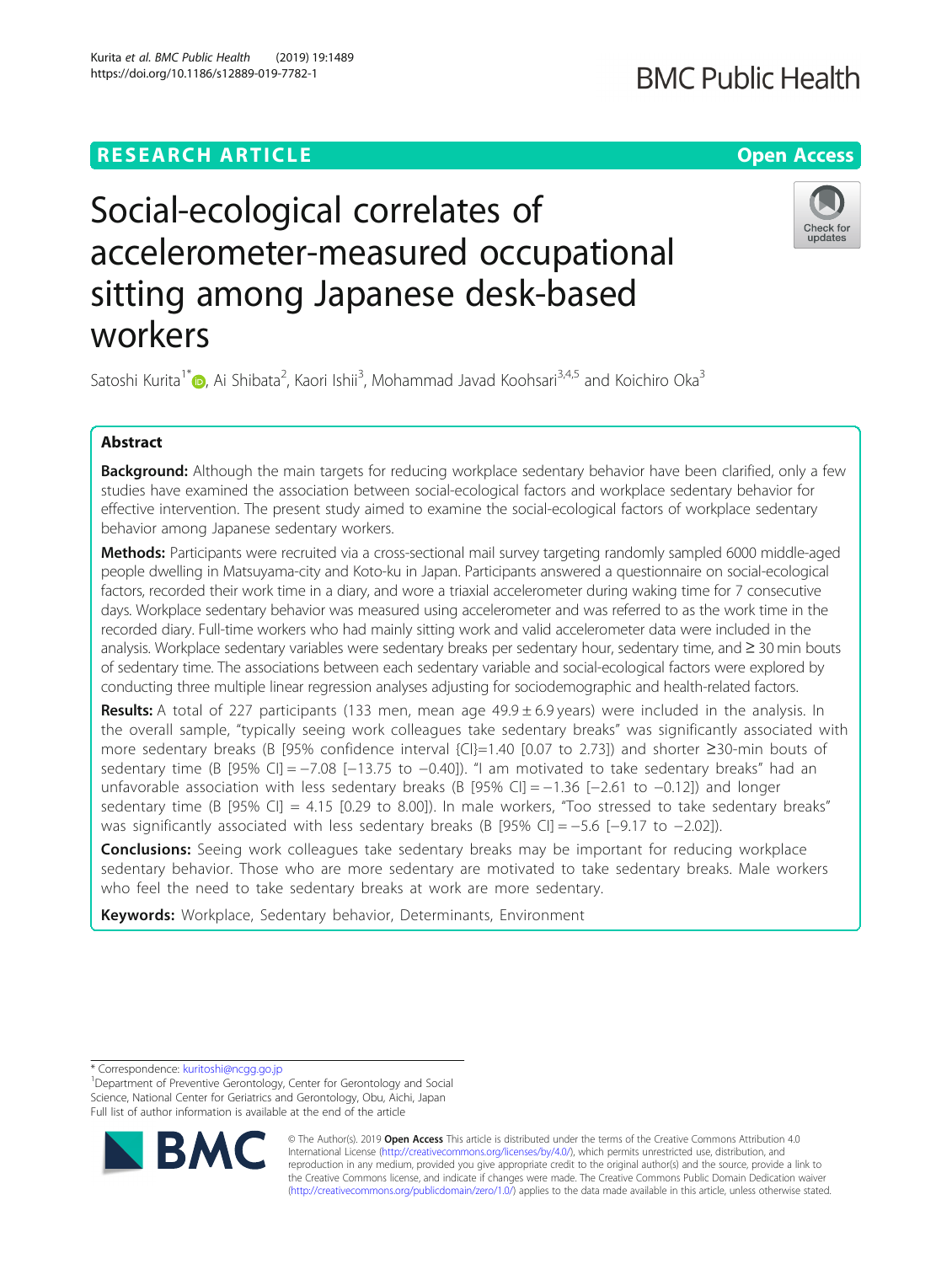### Background

Excessive sedentary behavior is a risk factor of several chronic diseases such as cardiovascular disease, stroke, some cancers, and musculoskeletal diseases [[1,](#page-7-0) [2](#page-7-0)]. In high-income countries, sedentary jobs have rather increased along with technology advancement, which induces automation and efficiency, and workplaces have become a setting where excessive sedentary behaviors occur [[3\]](#page-7-0). For example, Japanese sedentary workers dwelling in two urban areas spent 6.4 h performing sedentary work (69.3% of work hours), which was approximately 3 h more than time to perform other more physically active tasks including standing, walking, and physical labor task [\[4](#page-7-0)].

To reduce workplace sedentary behavior, several interventions have been employed, and the effects have been revealed [[5,](#page-7-0) [6](#page-7-0)]. Breaking sedentary time is a widely feasible method of reducing sedentary time [[6\]](#page-7-0). Additionally, to maximize the effects of the intervention, the factors correlated with workplace sedentary behavior have been explored. There have been many studies examining sociodemographic and health-related factors of workplace sedentary behavior  $[7-14]$  $[7-14]$  $[7-14]$  $[7-14]$  $[7-14]$ . Male sex, younger age, level of education, and higher body mass index (BMI) were among the related factors [[8\]](#page-7-0). Another study found that men reported more short physical activity breaks than women during work hours [[7\]](#page-7-0). Moreover, higher educated workers and young women were more likely to spend more work-related sitting time [[13](#page-7-0)].

Although the potential targets for intervention have been clarified, there is lack of evidence supporting the relationship between social-ecological factors and workplace sedentary behavior for effective intervention [[7](#page-7-0), [10](#page-7-0)]. Social-ecological framework considers the complex interplay between individual, interpersonal, and environmental (community, organizational, build environmental, and political) factors, which are essential to promote physical activity [\[15\]](#page-7-0). For instance, in workplace sedentary behavior, work-specific individual (job type and work engagement), cultural (lunch away from the desk, walking at lunch and face-to-face interaction), physical (personal printer and office type) and organizational factors (sector) were associated with sedentary time [[10](#page-7-0)].

Another study conducted in Australia explored the effects of social-ecological factors for sedentary breaks during working hours and found that awareness toward sedentary break (intrapersonal factor) was associated with increased sedentary breaks during sedentary times [[7\]](#page-7-0). This study targeted only Australian workers; measured sedentary breaks by self-reporting, which contained recall bias; and did not adjust the covariates such as the sociodemographic factors in the analysis; hence, whether the above factors are important for any workers remains controversial. Although the study set only sedentary breaks as the outcome, if the associations between social-ecological factors of workplace sedentary breaks and sedentary time are also determined, the results will not only show increase in sedentary breaks but also reduction in sedentary time.

Therefore, this study aimed to explore the socialecological correlates of accelerometer-measured workplace sedentary behavior, including sedentary breaks, sedentary time, and prolonged bouts of sedentary time, among Japanese sedentary workers. As reports have shown that there were different correlates among male and female workers [\[7](#page-7-0), [13\]](#page-7-0), overall and sex-stratified analyses were conducted.

#### Method

#### Study design and procedure

Cross-sectional data of a project that investigated the association between neighborhood environment and sedentary behavior among Japanese adults aged 40–64 years were used in this study. A postal survey was conducted targeting middle-aged people dwelling in Matsuyama City in Ehime Prefecture, Japan, from July to December 2013 and in Koto Ward in Tokyo from April 2014 to February 2015. Details of the data selection was described elsewhere [\[16](#page-7-0)]. In brief, invitation letters were sent to 6000 potential participants who were randomly elected from the resident register. Participants who responded to the invitation were asked to fill out an informed consent form, wear an accelerometer, record their activities in a diary, and respond to a questionnaire. The study was approved by the Research Ethics Committee, Waseda University, Japan (2012–269, 2013–264).

A total of 864 participants (final response rate of 14.4%) responded to the invitation letters, and 778 participants finished the data collection. The participants indicated their working status (full time job, part-time job, no job, full-time homemaker, or student) and main occupational task (sitting task or desk work, standing task, walking task, or physical labor task) in the questionnaire. Among 297 participants who had full-time jobs and mainly sitting task or desk work and had valid accelerometer data with no missing variables  $(n = 227)$ were included in this study.

#### Measurement of sedentary behavior and physical activity

Sedentary behavior and physical activity were measured using a triaxial accelerometer, Active style Pro HJA-350IT (Omron Health Care Co., Ltd., Kyoto, Japan). Participants were asked to wear it on the left side of the waist for 7 consecutive days. This accelerometer has been validated for measuring physical activity and sedentary behavior in a controlled laboratory setting [[17](#page-7-0), [18](#page-7-0)] and has acceptable criterion-related validity of sedentary variables against activPAL with built-in inclinometer in a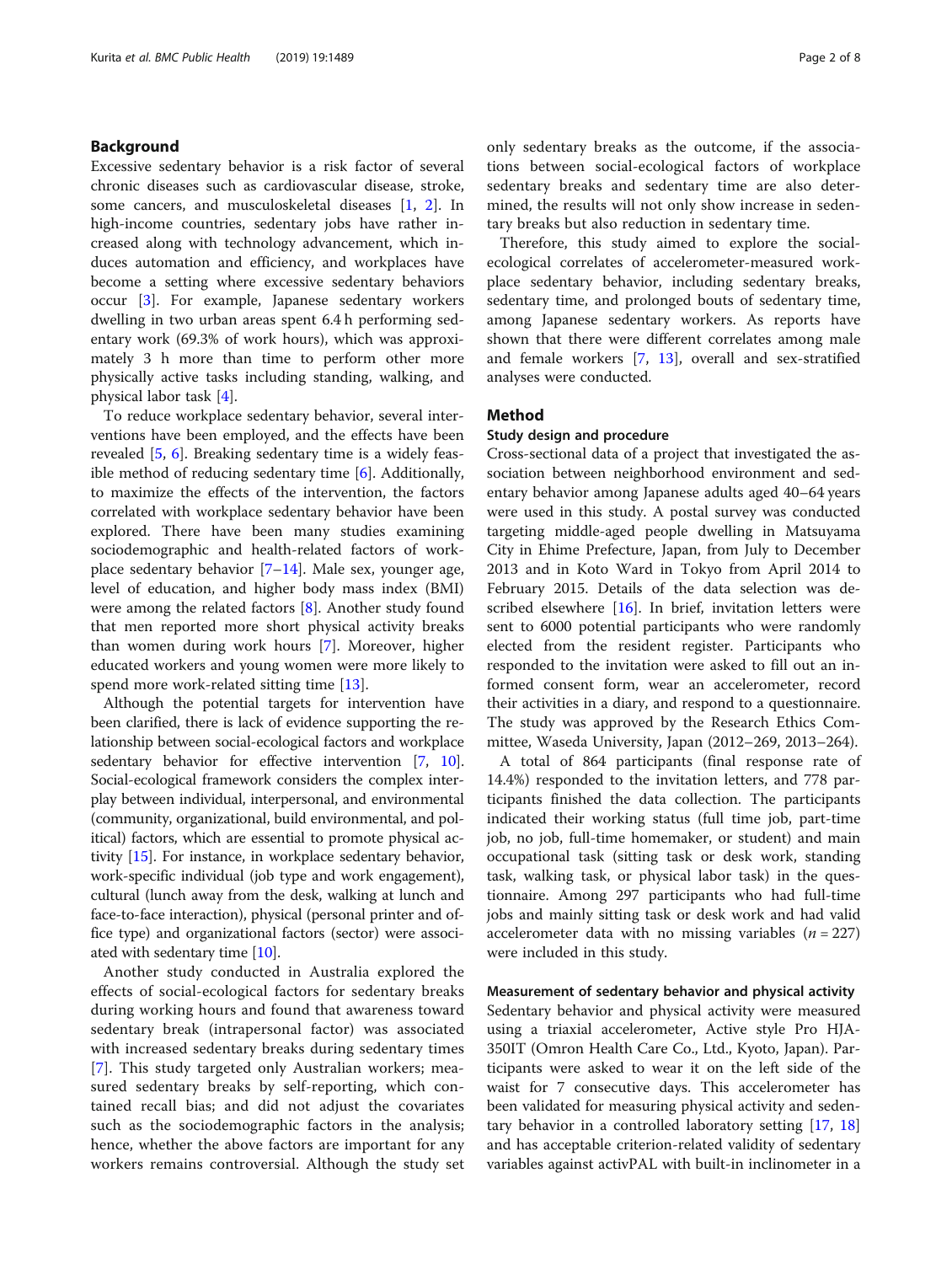free-living setting [\[19](#page-7-0)]. The accelerometer can accurately calculate the participants' sedentary time especially when they have higher sedentary level. Although the accelerometer cannot discriminate between sitting and static standing postures, it can overestimate sedentary breaks without systematic error. One-minute epoch length was employed for data collection. Accelerometer data were processed using an Omron health management software, BI-LINK for physical activity professional edition ver 1.0 and custom software (Custom-written Macro program). Work hours were measured from the time the participants performed the task until the time they finished the task and recorded it in the activity diary. Valid accelerometer data of a work day were defined as ≥75% wear time during work hours  $[20]$  excluding ≥60 consecutive 0.9 Metabolic equivalents (METs) with allowance of up to 2 min of ≤1.0 METs. Those who had more than three valid work days were included in the analysis.

The activity intensity thresholds were 0.9–1.5 METs for sedentary behavior, and  $\geq 3.0$  METs for moderate-tovigorous intensity physical activity (MVPA). Sedentary time was calculated from the sum of the minutes when the accelerometer measured sedentary time. A break in sedentary time was defined as an interruption in sedentary time, which occurred from a minute identified as sedentary to an adjacent following minute identified as not sedentary. Sedentary bout was defined as the start and end of the sedentary time period [\[21\]](#page-7-0). Sedentary variables were expressed as total sedentary time (%wear time), ≥30-min bouts of sedentary time (%sedentary time), and breaks in sedentary time (times per sedentary hour).

#### Social-ecological factors

Social-ecological factors including individual factors, social factors, and work environmental factors were assessed using eight statements with a four-point response scale (Additional file [1](#page-6-0)) adapted from a questionnaire developed by a previous study conducted in Australia [\[7\]](#page-7-0). The original questionnaire comprised 13 statements with a five-point response scale [\[7\]](#page-7-0). However, three of the researchers (KO, AS, and KI) modified the questionnaire to make it more applicable to the Japanese workplace and midpoint response style of the Japanese people [[22](#page-7-0)]. These included five statements related to individual factors ("Don't have enough time to take sedentary breaks," "Don't have enough energy to take sedentary breaks," "Sedentary breaks are a low priority," "Too stressed at work to take sedentary breaks," and "I am motivated to take sedentary breaks"), two statements related to social factors ("I typically see work colleagues take sedentary breaks" and "Company should encourage short breaks"), and one statement related to work environmental factor ("There is limited space available at my workplace for me to take a short physical activity break"). All questions were answered using a four-point Likert scale (strongly agree to strongly disagree), which was dichotomized into agree/strongly agree and disagree/strongly disagree for the analysis.

#### Sociodemographic factors

Sociodemographic information, including age, sex, and area of residence (Matsuyama City; Koto ward), were obtained from the basic resident register. Other factors were obtained using a self-report questionnaire: education level (high school or lower, 2-year college, or university degree or higher education), household income (<5 million,  $\geq$ 5 million to <7 million,  $\geq$ 7 million to <10 million, or  $\geq$ 10 million), and marital status (currently single or married).

#### Health-related factors

BMI and weekly MVPA were used as health-related factors. BMI was calculated from the self-reported height and weight and dichotomized into normal weight  $\left( < 25.0 \text{ kg/m}^2 \right)$  and overweight and obese ( $\geq$ 25.0 kg/m<sup>2</sup>) considering the imprecision of self-reporting. Weekly MVPA was calculated from the accelerometer data by weighted average of workday and non-work day ( $[5 \times \text{work day} + 2 \times \text{non-work day}]/7$ ).

#### Statistical analysis

Descriptive statistics of sociodemographic factors, health-related factors, and sedentary variables were summarized. In order to interpret how sedentary variables, which were continuous variables, change according to each social-ecological factor, multiple linear regressions with forced entry method were conducted, and the linear associations between social-ecological factors and sedentary variables were explored. Individual, social, and work environmental factors were included as independent variables in the models, and sociodemographic and health-related factors were included as adjusted variables. Unstandardized regression coefficient (B) and 95% confidence intervals (95% CI) of each factor for sedentary variables were calculated. Multicollinearity was not observed in any factor. Statistical significance was set at a level of 0.05. All analyses were conducted using IBM SPSS Statistics 25.

### Results

The characteristics of 227 participants (mean age:  $49.9 \pm 6.9$ years, men: 58.6%) are summarized in Table [1](#page-3-0). More than half of the participants lived in Koto Ward (58.6%) and were highly educated (56.8% had university degree or higher education). The mean breaks in sedentary time, total sedentary time, and  $\geq$  30-min bouts of sedentary time during work hours were  $8.5 \pm 4.4$  times,  $69.8 \pm 13.7$ % wear time, and  $31.5 \pm 21.5$ % wear time, respectively. There were significant sex differences in these sedentary variables (all  $p < 0.01$ ),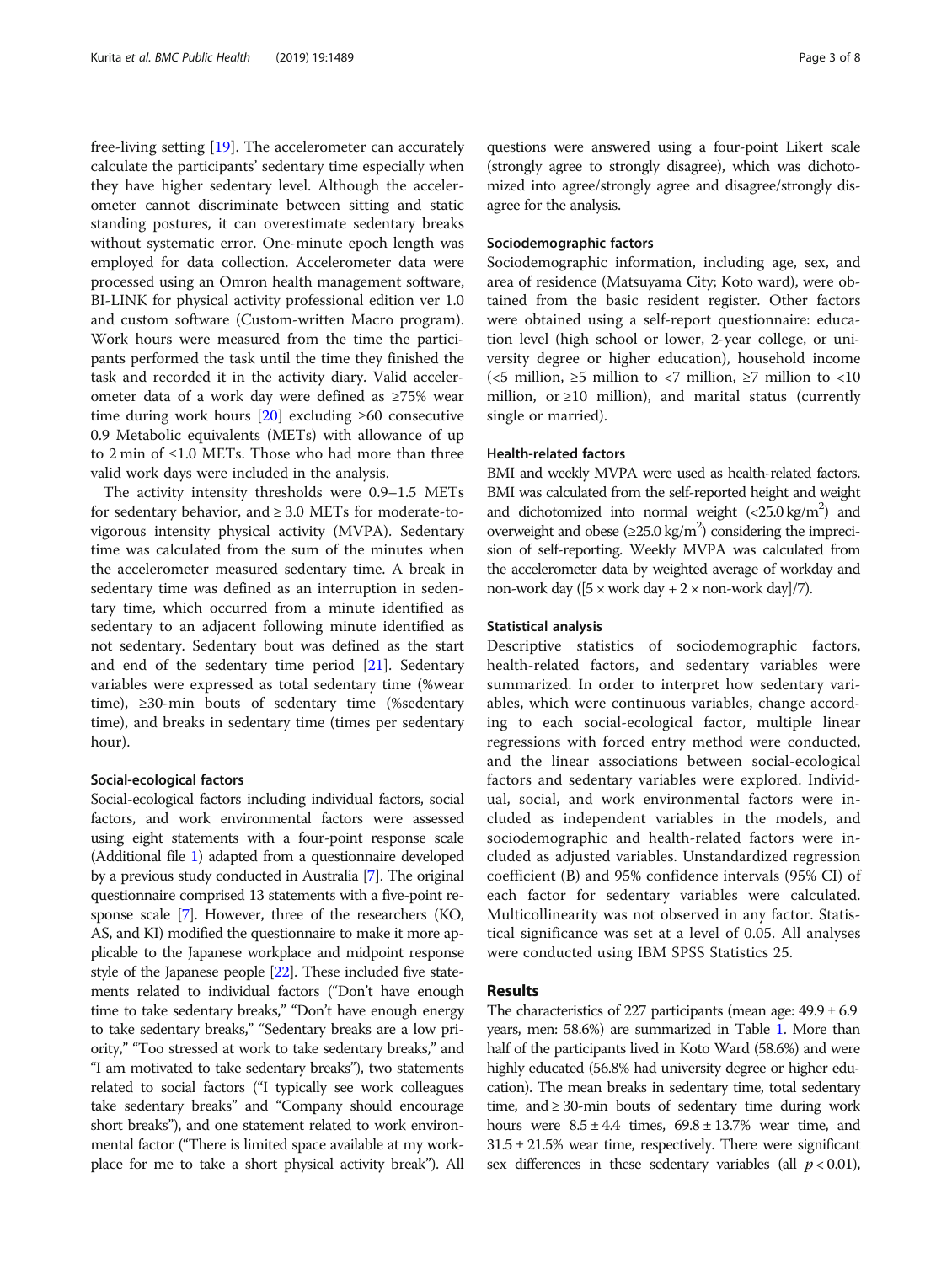#### <span id="page-3-0"></span>**Table 1** Characteristics of participants and sedentary variables during work hours

|                                                             |                                 | Total<br>$(n = 227)$ | Male<br>$(n = 133)$ | Female<br>$(n = 94)$ | $p$ for sex<br>difference <sup>a</sup> |
|-------------------------------------------------------------|---------------------------------|----------------------|---------------------|----------------------|----------------------------------------|
| Socio-demographic factors                                   |                                 |                      |                     |                      |                                        |
| Age                                                         |                                 | $49.9 \pm 6.9$       | $50.5 \pm 7.2$      | $49.1 \pm 6.5$       | 0.15                                   |
| Area of residence                                           | Matsuyama City                  | 94 (41.4)            | 57 (42.9)           | 37 (39.4)            | 0.60                                   |
|                                                             | Koto Ward                       | 133 (58.6)           | 76 (57.1)           | 57 (60.6)            |                                        |
| Education                                                   | High school or lower            | 56 (24.7)            | 29 (21.8)           | 27 (28.7)            | < 0.01                                 |
|                                                             | College                         | 42 (18.5)            | 14(10.5)            | 28 (29.8)            |                                        |
|                                                             | University or higher            | 129 (56.8)           | 90(67.7)            | 39 (41.5)            |                                        |
| Income                                                      | $<$ 5 million                   | 79 (34.8)            | 31(23.3)            | 48 (51.1)            | < 0.01                                 |
|                                                             | $\geq$ 5 million to <7 million  | 40 (17.6)            | 21 (15.8)           | 19 (20.2)            |                                        |
|                                                             | $\geq$ 7 million to <10 million | 58 (25.6)            | 44 (33.1)           | 14 (14.9)            |                                        |
|                                                             | $\geq$ 10 million               | 50(22)               | 37 (27.8)           | 13 (13.8)            |                                        |
| Marital status                                              | Single                          | 58 (25.6)            | 17 (12.8)           | 41 (43.6)            | < 0.01                                 |
|                                                             | Married                         | 169 (74.4)           | 116 (87.2)          | 53 (56.4)            |                                        |
| Health-related factors                                      |                                 |                      |                     |                      |                                        |
| <b>BMI</b>                                                  | $<$ 25 kg/m <sup>2</sup>        | 172 (75.8)           | 92 (69.2)           | 80 (85.1)            | < 0.01                                 |
|                                                             | $\geq$ 25 kg/m <sup>2</sup>     | 55 (24.2)            | 41 (30.8)           | 14 (14.9)            |                                        |
| Weekly average MVPA                                         |                                 | $6.7 \pm 3.1$        | $6.9 \pm 3.2$       | $6.5 \pm 2.8$        | 0.33                                   |
| Sedentary variables during work hours                       |                                 |                      |                     |                      |                                        |
| Sedentary time (%wear time)                                 |                                 | $69.8 \pm 13.7$      | $72.0 \pm 13.0$     | $66.8 \pm 14.2$      | < 0.01                                 |
| $\geq$ 30-min bouts of sedentary time<br>(% sedentary time) |                                 | $31.5 \pm 21.5$      | $35.7 \pm 20.4$     | $25.5 \pm 21.7$      | < 0.01                                 |
| Sedentary breaks per sedentary hour                         |                                 | $8.5 \pm 4.4$        | $7.7 \pm 3.9$       | $9.7 \pm 4.7$        | < 0.01                                 |

Values were expressed as  $n$  (%) or mean  $\pm$  SD

BMI Body mass index, MVPA Moderate-to-vigorous physical activity

<sup>a</sup>Categorical variables and continuous variables were compared using the  $\chi^2$  test and ANOVA, respectively

which indicated that male workers had more sedentary behavior than female workers.

The associations between social-ecological factor and sedentary variables in the multiple linear regression models are summarized in Table [2](#page-4-0) for sedentary breaks per sedentary hour. The sedentary break of the overall sample was positively associated with "Typically seeing work colleagues take sedentary breaks" [B (95% CI) = 1.40 (0.07 to 2.73)] and negatively associated with "I am motivated to take sedentary breaks" [B (95% CI) =  $-1.36$ (− 2.61 to − 0.12)]. For male workers, "Too stressed to take sedentary breaks" was significantly associated with less sedentary breaks [B (95% CI) = − 5.6 (− 9.17 to − 2.02)], while for female workers, "I am motivated to take sedentary breaks" was significantly associated with less sedentary breaks [B (95% CI) =  $- 2.37$  ( $- 4.6$  to  $- 0.13$ )].

In total sedentary time and  $\geq$  30-min bouts of sedentary time, opposite results regarding sedentary breaks were observed (Tables [3](#page-5-0) and [4\)](#page-6-0). For overall sample, "I am motivated to take sedentary breaks" and "Typically seeing work colleagues take sedentary breaks" were respectively associated with longer total sedentary time

[B (95% CI) = 4.15 (0.29 to 8.0)] and shorter ≥30-min bouts of sedentary time [B (95% CI) =  $-7.08$  ( $-13.75$  to − 0.40)]. In male workers, too stressed to take sedentary break was significantly associated with longer total sedentary time [B (95% CI) = 18.65 (7.04 to 30.25)] and ≥ 30-min bouts of sedentary time  $[B (95\% CI) = 34.79$ (15.48 to 54.09)]. In addition, male workers who reported that they did not have enough time to take sedentary breaks had significantly shorter sedentary time  $[B (95\% CI) = -8.32 (-16.46 \text{ to } -0.19)].$ 

#### **Discussion**

This study examined the associations of social-ecological factors with objectively assessed workplace sedentary behavior among Japanese workers who have desk work. The findings showed that some social-ecological factors were significantly associated with not only sedentary breaks but also with other sedentary variables after adjusting for sociodemographic and health-related factors. To our knowledge, only one previous study has examined the associations of social-ecological factors with sedentary break and workplace sedentary behavior [\[7](#page-7-0)].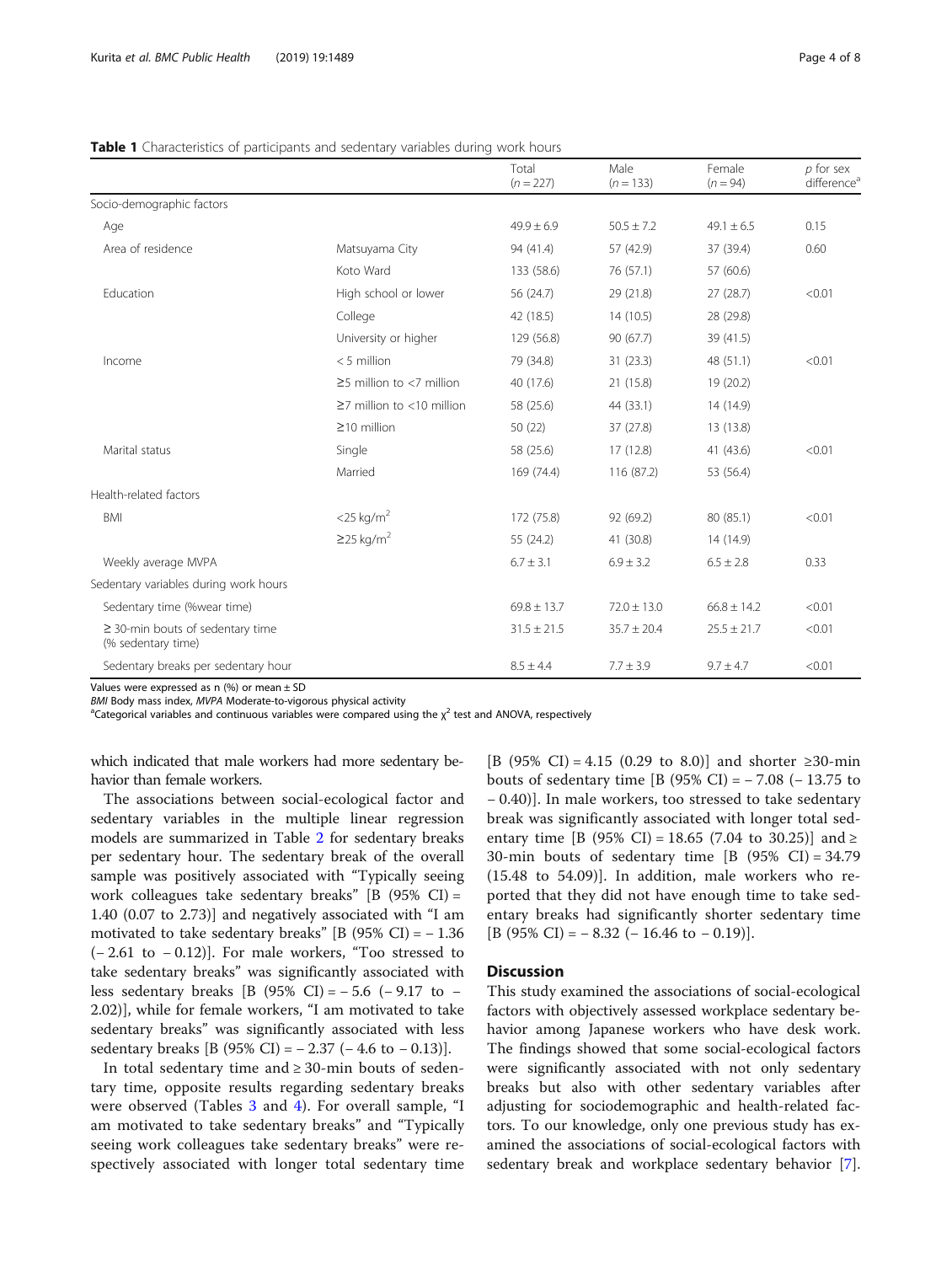<span id="page-4-0"></span>

|  | <b>Table 2</b> Multiple linear regression analyses on the contribution of social ecological factors to sedentary breaks per sedentary hour |  |  |
|--|--------------------------------------------------------------------------------------------------------------------------------------------|--|--|
|  |                                                                                                                                            |  |  |

|                                                                                                        | Overall                        |               | Male                           |        | Female                        |               |
|--------------------------------------------------------------------------------------------------------|--------------------------------|---------------|--------------------------------|--------|-------------------------------|---------------|
|                                                                                                        | B (95% CI)                     | $\mathcal{D}$ | B (95% CI)                     | р      | B (95% CI)                    | $\mathcal{P}$ |
| Social ecological factors                                                                              |                                |               |                                |        |                               |               |
| Don't have enough time to take<br>sedentary breaks                                                     | $-0.29$ ( $-2.03$ to 1.46)     | 0.74          | 1.81 $(-0.7$ to 4.31)          | 0.16   | $-0.66$ ( $-3.65$ to 2.32)    | 0.66          |
| Don't have enough energy to take<br>sedentary breaks                                                   | $-1.61$ ( $-5.76$ to 2.55)     | 0.45          | $-4.69$ ( $-12.06$ to 2.68)    | 0.21   | $-1.27$ ( $-7.31$ to 4.78)    | 0.68          |
| Sedentary breaks are a low priority.                                                                   | $-0.89$ ( $-2.31$ to 0.52)     | 0.22          | $-0.68$ ( $-2.29$ to 0.93)     | 0.40   | $-1.13$ ( $-3.98$ to 1.72)    | 0.43          |
| Too stressed at work to take sedentary<br>breaks                                                       | $-1.14$ ( $-3.18$ to 0.91)     | 0.27          | $-5.6$ ( $-9.17$ to $-2.02$ )  | < 0.01 | $-0.29$ ( $-3.5$ to 2.93)     | 0.86          |
| I am motivated to take sedentary breaks.                                                               | $-1.36$ ( $-2.61$ to $-0.12$ ) | 0.03          | $-0.85$ ( $-2.36$ to 0.66)     | 0.27   | $-2.37$ ( $-4.6$ to $-0.13$ ) | 0.04          |
| I typically see work colleagues take<br>sedentary breaks.                                              | 1.4 (0.07 to 2.73)             | 0.04          | 1.03 $(-0.53$ to 2.58)         | 0.19   | $1.55$ (-0.89 to 3.99)        | 0.21          |
| The company should encourage<br>sedentary breaks.                                                      | $-0.67$ ( $-2.35$ to 1)        | 0.43          | $-0.1$ $(-2.11$ to 1.9)        | 0.92   | $-0.89$ ( $-3.97$ to 2.19)    | 0.57          |
| There is limited space available at my<br>workplace for me to take a short physical<br>activity break. | $0.33$ (-1.09 to 1.74)         | 0.65          | $-0.37$ ( $-2.14$ to 1.39)     | 0.67   | $0.37$ (-2.22 to 2.96)        | 0.78          |
| Sociodemographic and health factors                                                                    |                                |               |                                |        |                               |               |
| Sex (ref: male)                                                                                        | 2.13 (0.91 to 3.34)            | < 0.01        |                                |        |                               |               |
| Age                                                                                                    | $0.01$ (-0.08 to 0.09)         | 0.90          | $-0.06$ ( $-0.15$ to 0.03)     | 0.22   | $0.12$ (-0.05 to 0.28)        | 0.16          |
| Residence area (ref: Koto-ku)                                                                          | 2.31 (1.06 to 3.55)            | < 0.01        | 2.71 (1.18 to 4.24)            | < 0.01 | $2.13$ (-0.17 to 4.42)        | 0.07          |
| Education (ref: high school or lower)                                                                  | $-0.47$ ( $-1.15$ to 0.20)     | 0.17          | $-0.45$ ( $-1.25$ to 0.36)     | 0.27   | $-0.36$ ( $-1.66$ to 0.94)    | 0.58          |
| Income (ref: <5 million)                                                                               | $-0.22$ ( $-0.78$ to 0.35)     | 0.45          | $-0.36$ ( $-1.01$ to 0.3)      | 0.28   | $0.15$ (-0.98 to 1.28)        | 0.80          |
| Marital status (ref: single)                                                                           | 1.24 $(-0.16$ to 2.65)         | 0.08          | $0.38$ (-1.57 to 2.33)         | 0.70   | $1.02$ (-1.31 to 3.36)        | 0.39          |
| BMI (ref: $<$ 25.0 kg/m <sup>2</sup> )                                                                 | $-1.76$ ( $-3.02$ to $-0.49$ ) | 0.01          | $-2.18$ ( $-3.54$ to $-0.82$ ) | < 0.01 | $-1.13$ (-4.02 to 1.76)       | 0.44          |
| Weekly MVPA                                                                                            | 0.19 (0.00 to 0.38)            | 0.04          | $0.13$ (-0.07 to 0.33)         | 0.21   | $0.36$ (-0.04 to 0.77)        | 0.08          |
| Adjusted $R^2$                                                                                         | 0.17                           |               | 0.23                           |        | 0.02                          |               |

Social-ecological factors were entered as dichotomized variables: 'disagree/strongly disagree (=1)' and 'agree/strongly agree (=2)'

B Unstandardized regression coefficient; BMI Body mass index, MVPA Moderate-to-vigorous physical activity

This study expanded the understanding of these associations in the context of a non-Western workplace.

In the overall sample, seeing work colleagues taking sedentary breaks had preferable associations with workplace sedentary breaks. This was also associated with ≥30-min bouts of sedentary time. This finding is consistent with Bennie et al.'s study [[7](#page-7-0)] conducted in women. In a qualitative study, the participants stated that concerns about looking unnaturally or feeling self-conscious were barriers to breaking up sitting and standing time [\[9](#page-7-0)]. Some workers find it difficult to stand alone when their colleagues are sitting; therefore, work colleagues taking frequent sedentary breaks may be important to reduce workplace sedentary behavior. In order to provide such opportunities, sedentary breaks in the workplace need to be recommended and habituated at an organization level. For example, as an organizational-level strategy, Hadgraft et al. (2016) proposed some methods that were perceived feasible and acceptable: provision of centralized facilities (e.g., bins, printers), communicating face-to-face, standing during meetings, and so on.

The higher motivation to sedentary breaks was associated with less sedentary breaks and a longer sedentary time. The possible interpretation is that those who have a larger volume of workplace sedentary time may have a motivation to take sedentary breaks. This finding was similar with that of an Australian survey, which reported that those who agreed with the advantages of sitting less were more sedentary at work than those who disagreed with the advantages  $[8]$  $[8]$ . Although it is difficult to consider that all workers have the knowledge about the harm of excessive sedentary behavior, some studies reported that a sitting-only work was significantly associated with higher body discomfort compared with sitstand work [[23\]](#page-7-0). Therefore, body discomfort, which more sedentary workers tend to feel, may motivate workers to take sedentary breaks.

In the sex-stratified analysis, too stressed at work to take sedentary breaks was associated with less sedentary breaks and a longer sedentary time in male workers. Bennie et al. [\[7](#page-7-0)] reported similar results between too stressed at work to take sedentary breaks and short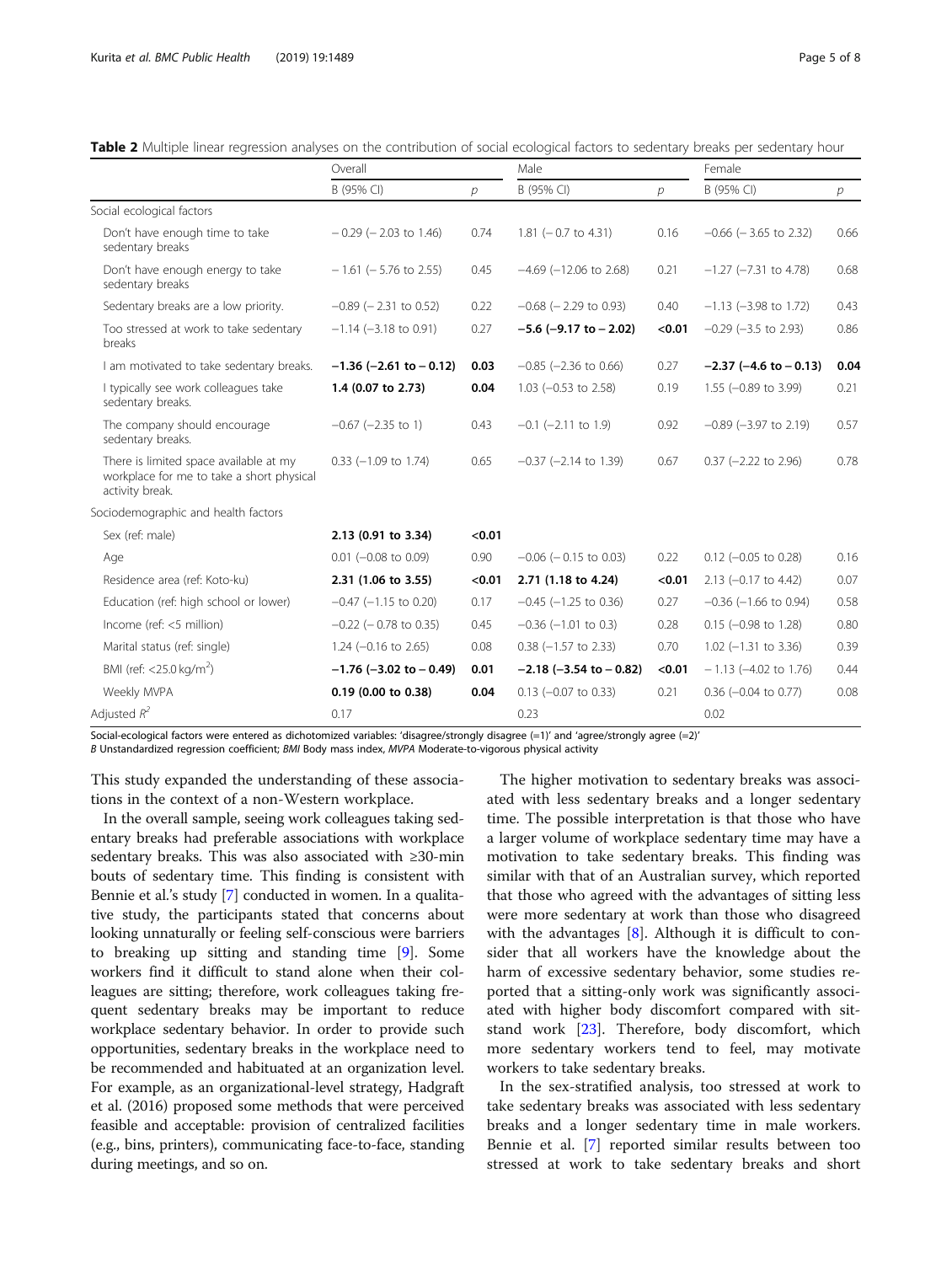|                                                                                                        | Overall                        |                | Male                         |        | Female                       |       |
|--------------------------------------------------------------------------------------------------------|--------------------------------|----------------|------------------------------|--------|------------------------------|-------|
|                                                                                                        | B (95% CI)                     | $\overline{p}$ | B (95% CI)                   | р      | B (95% CI)                   | р     |
| Social ecological factors                                                                              |                                |                |                              |        |                              |       |
| Don't have enough time to take<br>sedentary breaks                                                     | $1.02$ (-4.40 to 6.44)         | 0.71           | $-8.32$ (-16.46 to $-0.19$ ) | 0.04   | $5.31$ (-3.45 to 14.07)      | 0.23  |
| Don't have enough energy to take<br>sedentary breaks                                                   | 4.81 (-8.09 to 17.71)          | 0.46           | 17.25 (-6.69 to 41.2)        | 0.16   | 2.15 (-15.61 to 19.92)       | 0.81  |
| Sedentary breaks are a low priority                                                                    | $2.18$ (-2.21 to 6.57)         | 0.33           | 1.91 $(-3.33$ to 7.14)       | 0.47   | $0.99$ ( $-7.37$ to $9.35$ ) | 0.81  |
| Too stressed at work to take<br>sedentary breaks                                                       | $5.12$ (-1.23 to 11.46)        | 0.11           | 18.65 (7.04 to 30.25)        | < 0.01 | 4.99 (-4.45 to 14.44)        | 0.30  |
| I am motivated to take<br>sedentary breaks.                                                            | 4.15 (0.29 to 8.00)            | 0.04           | $3.52$ (-1.38 to 8.43)       | 0.16   | $5.52$ (-1.05 to 12.09)      | 0.10  |
| I typically see work colleagues take<br>sedentary breaks.                                              | $-2.95$ ( $-7.08$ to 1.18)     | 0.16           | $-1.9$ (-6.95 to 3.15)       | 0.46   | $-3.78$ ( $-10.95$ to 3.4)   | 0.30  |
| The company should encourage<br>sedentary breaks.                                                      | $2.49$ (-2.72 to 7.7)          | 0.35           | 1.39 (-5.13 to 7.90)         | 0.67   | 2.97 (-6.08 to 12.02)        | 0.52  |
| There is limited space available at my<br>workplace for me to take a short<br>physical activity break. | $-0.18$ ( $-4.57$ to 4.2)      | 0.93           | 1.83 (-3.9 to 7.57)          | 0.53   | $0.95$ (-6.66 to 8.55)       | 0.80  |
| Sociodemographic and health factors                                                                    |                                |                |                              |        |                              |       |
| Sex (ref: male)                                                                                        | $-6.21$ ( $-9.98$ to $-2.45$ ) | < 0.01         |                              |        |                              |       |
| Age                                                                                                    | $-0.08$ ( $-0.33$ to 0.17)     | 0.52           | $0.12$ (-0.18 to 0.41)       | 0.44   | $-0.46$ ( $-0.94$ to 0.03)   | 0.06  |
| Residence area (ref: Koto-ku)                                                                          | $-7.57$ ( $-11.44$ to $-3.7$ ) | < 0.01         | $-9.21$ (-14.19 to $-4.23$ ) | < 0.01 | $-5.97$ ( $-12.72$ to 0.78)  | 0.08  |
| Education (ref: high school or lower)                                                                  | $1.8$ (-0.29 to 3.9)           | 0.09           | $2.09$ (-0.53 to 4.71)       | 0.12   | $1 (-2.81 to 4.8)$           | 0.60  |
| Income (ref: <5 million)                                                                               | $0.76$ (-0.98 to 2.51)         | 0.39           | 1.16 $(-0.96$ to 3.27)       | 0.28   | $-0.88$ ( $-4.2$ to 2.44)    | 0.60  |
| Marital status (ref: single)                                                                           | $-4.21$ ( $-8.57$ to 0.16)     | 0.06           | $-1.56$ ( $-7.89$ to 4.78)   | 0.63   | $-3.3$ ( $-10.15$ to 3.56)   | 0.34  |
| BMI (Ref: <25.0 kg/m <sup>2</sup> )                                                                    | 4.88 (0.95 to 8.82)            | 0.02           | 6.19 (1.77 to 10.61)         | 0.01   | $2.15$ (-6.33 to 10.63)      | 0.62  |
| Weekly MVPA                                                                                            | $-1.01$ (-1.6 to $-0.43$ )     | < 0.01         | $-0.92$ (-1.57 to $-0.27$ )  | 0.01   | $-1.17$ (-2.36 to 0.02)      | 0.054 |
| Adjusted $R^2$                                                                                         | 0.18                           |                | 0.26                         |        | 0.05                         |       |

<span id="page-5-0"></span>Table 3 Multiple linear regression analyses on the contribution of social-ecological factors to total sedentary time

Social-ecological factors were entered as dichotomized variables: 'disagree/strongly disagree (=1)' and 'agree/strongly agree (=2)'

B Unstandardized regression coefficient; BMI Body mass index,, MVPA Moderate-to-vigorous physical activity

physical activity breaks. Male workers may have sitting tasks, which makes it difficult for them to take sedentary breaks, or may not be willing to take breaks at work. In the previous qualitative studies on workplace sedentary behavior, the participants stated the nature of the job as a barrier to reduce sedentary behavior [\[9](#page-7-0), [24\]](#page-7-0). For example, computer-based work and the pressure of having a heavier workload hindered the reduction in sedentary behavior, which we also observed from our sample. Although there is a need to examine the details of the stress at work that hindered one to take a sedentary break, sit-stand workstation may resolve the problem "too stressed at work to take sedentary breaks" because it enables workers to stand without interrupting their job [\[25](#page-7-0)] and does not decrease work productivity [[23\]](#page-7-0).

In addition, male workers responded that not having enough time to take sedentary breaks was associated with less sedentary time, which was similar to the reports of Bennie et al.'s study (2011). Our results suggest that such male workers were likely to had less sedentary

time than those who felt that they had enough time to take sedentary breaks. Therefore, male workers who felt that they did not have enough time to take sedentary breaks may opt to relatively stand at work. For female workers, no correlates were found, except for the motivation to take sedentary breaks. The adjusted  $R^2$  value in the three models for female workers was relatively low  $(0.02 \text{ to } 0.05, \text{Tables } 2, 3, 4)$  $(0.02 \text{ to } 0.05, \text{Tables } 2, 3, 4)$  $(0.02 \text{ to } 0.05, \text{Tables } 2, 3, 4)$  $(0.02 \text{ to } 0.05, \text{Tables } 2, 3, 4)$  $(0.02 \text{ to } 0.05, \text{Tables } 2, 3, 4)$ , which suggests that it is difficult to explain the correlation between workplace sedentary behavior of female workers and social-ecological factors. Because previous studies reported some correlates for female workers [\[7](#page-7-0), [13](#page-7-0)], further research is needed to verify these results.

The strength of the present study was that sedentary behavior and physical activity were objectively assessed using triaxial accelerometers. This method contains no recall bias compared with a self-report assessment tool. Another strength was that the participants were recruited from a randomly sampled population living in two different cities, which allowed the collection of data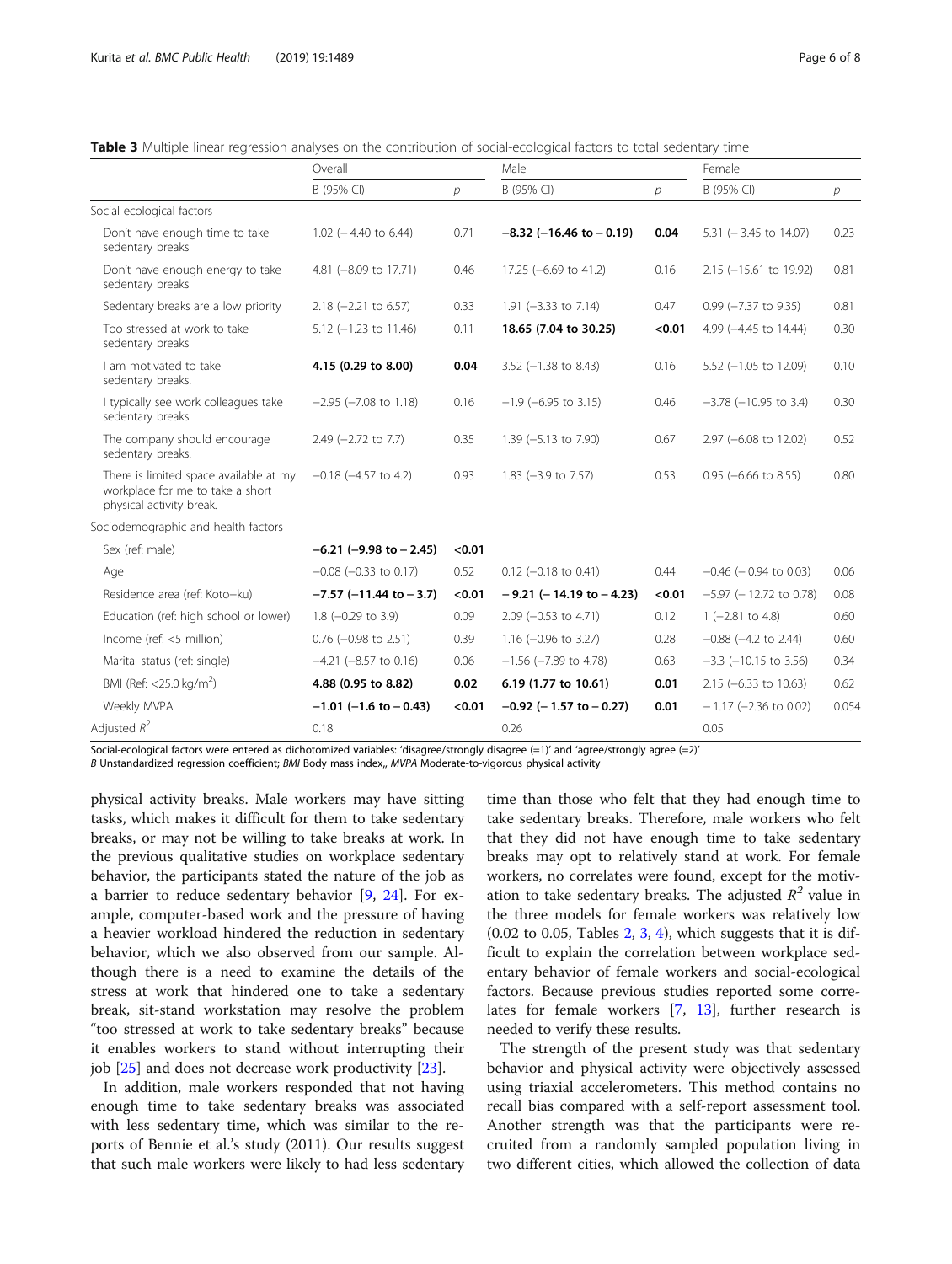|                                                                                                        | Overall                         |               | Male                         |               | Female                       |      |
|--------------------------------------------------------------------------------------------------------|---------------------------------|---------------|------------------------------|---------------|------------------------------|------|
|                                                                                                        | B (95% CI)                      | $\mathcal{D}$ | B (95% CI)                   | $\mathcal{D}$ | B (95% CI)                   | р    |
| Social ecological factors                                                                              |                                 |               |                              |               |                              |      |
| Don't have enough time to take<br>sedentary breaks                                                     | $-0.96$ ( $-9.72$ to 7.79)      | 0.83          | $-11.78$ ( $-25.31$ to 1.76) | 0.09          | $-0.07$ ( $-13.57$ to 13.44) | 0.99 |
| Don't have enough energy to take<br>sedentary breaks                                                   | $3.95$ (-16.9 to 24.81)         | 0.71          | 24.39 (-15.44 to 64.22)      | 0.23          | $-2.79$ ( $-30.16$ to 24.57) | 0.84 |
| Sedentary breaks are a low priority.                                                                   | $3.43$ (-3.67 to 10.54)         | 0.34          | 3.54 (-5.17 to 12.25)        | 0.42          | $6.37$ (-6.51 to 19.25)      | 0.33 |
| Too stressed at work to take<br>sedentary breaks                                                       | 7.78 (-2.48 to 18.05)           | 0.14          | 34.79 (15.48 to 54.09)       | < 0.01        | 2.08 (-12.47 to 16.62)       | 0.78 |
| I am motivated to take<br>sedentary breaks.                                                            | 2.91 (-3.33 to 9.14)            | 0.36          | 1.33 (-6.83 to 9.49)         | 0.75          | 5.77 (-4.35 to 15.9)         | 0.26 |
| I typically see work colleagues take<br>sedentary breaks.                                              | $-7.08$ ( $-13.75$ to $-0.40$ ) | 0.04          | $-4.21$ (-12.61 to 4.19)     | 0.32          | $-8.89$ ( $-19.95$ to 2.16)  | 0.11 |
| The company should encourage<br>sedentary breaks.                                                      | $8.2$ (-0.21 to 16.62)          | 0.06          | 2.49 (-8.35 to 13.32)        | 0.65          | 9.17 (-4.78 to 23.12)        | 0.19 |
| There is limited space available at my<br>workplace for me to take a short<br>physical activity break. | $-1.53$ ( $-8.62$ to 5.56)      | 0.67          | 2.34 (-7.2 to 11.88)         | 0.63          | $-2.29$ ( $-14.01$ to 9.43)  | 0.70 |
| Sociodemographic and health factors                                                                    |                                 |               |                              |               |                              |      |
| Sex (ref: male)                                                                                        | $-11.09$ (-17.18 to -5.01)      | < 0.01        |                              |               |                              |      |
| Age                                                                                                    | $-0.15$ ( $-0.56$ to 0.25)      | 0.46          | $0.16$ (-0.33 to 0.65)       | 0.52          | $-0.52$ ( $-1.27$ to 0.22)   | 0.17 |
| Residence area (ref: Koto-ku)                                                                          | $-7.6$ ( $-13.85$ to $-1.34$ )  | 0.02          | $-11.4$ (-19.68 to -3.12)    | 0.01          | $-2.84$ ( $-13.23$ to 7.56)  | 0.59 |
| Education (ref: high school or lower)                                                                  | $1.95$ (-1.43 to 5.33)          | 0.26          | $-0.86$ ( $-5.22$ to 3.50)   | 0.70          | $5.70$ (-0.16 to 11.56)      | 0.06 |
| Income (ref: <5 million)                                                                               | $0.97$ (-1.85 to 3.79)          | 0.50          | $1.79$ (-1.74 to 5.31)       | 0.32          | $-0.02$ ( $-5.14$ to 5.09)   | 0.99 |
| Marital status (ref: single)                                                                           | $-5.7$ ( $-12.75$ to 1.36)      | 0.11          | 2.67 (-7.87 to 13.21)        | 0.62          | $-8.84$ ( $-19.41$ to 1.73)  | 0.10 |
| BMI (Ref: $<$ 25.0 kg/m <sup>2</sup> )                                                                 | 8.98 (2.63 to 15.34)            | 0.01          | 10.0 (2.64 to 17.35)         | 0.01          | $11.86 (-1.21$ to 24.93)     | 0.07 |
| Weekly MVPA                                                                                            | $-0.79$ ( $-1.74$ to 0.15)      | 0.10          | $-0.82$ ( $-1.9$ to 0.26)    | 0.13          | $-0.85$ ( $-2.68$ to 0.98)   | 0.36 |
| Adjusted $R^2$                                                                                         | 0.13                            |               | 0.16                         |               | 0.04                         |      |

<span id="page-6-0"></span>

Social-ecological factors were entered as dichotomized variables: 'disagree/strongly disagree (=1)' and 'agree/strongly agree (=2)'

B Unstandardized regression coefficient; BMI Body mass index, MVPA Moderate-to-vigorous physical activity

from various workplaces and occupations. This study had some limitations. First, as a cross-sectional study, the causal relationship between the social-ecological factors and workplace sedentary behavior cannot be detected. Second, the number of female workers was small; hence, it may be insufficient to detect significant correlates. Third, the validity of social-ecological factors cannot be shown because the factors depend on the subjective response, and there were no established criteria to measure validity. The present study assessed temporary subjective response of the factors; therefore, the reliability and reproducibility of the response could not be confirmed.

#### Conclusions

The present study found that some social-ecological factors were associated with workplace sedentary behavior among Japanese sedentary workers. Our findings suggest that seeing work colleagues take sedentary breaks is associated with more sedentary breaks at work. Organizational

strategies to reduce workplace sedentary behavior may be important. Those who are more sedentary may have the motivation to take sedentary breaks. For male workers, the stress at work that hinders them from taking sedentary breaks remains an issue. Hence, further research using a large sample size and with a prospective design is needed to confirm these findings.

#### Supplementary information

Supplementary information accompanies this paper at [https://doi.org/10.](https://doi.org/10.1186/s12889-019-7782-1) [1186/s12889-019-7782-1.](https://doi.org/10.1186/s12889-019-7782-1)

Additional file 1. Questionnaire of the social-ecological factors for sedentary breaks at work.

#### Abbreviations

B: Unstandardized regression coefficient;; BMI: Body Mass Index;; CI: Confidence intervals; METs: Metabolic equivalents;; MVPA: Moderate-to-Vigorous Physical Activity

#### Acknowledgements

The authors would like to thank all the participants in the study.